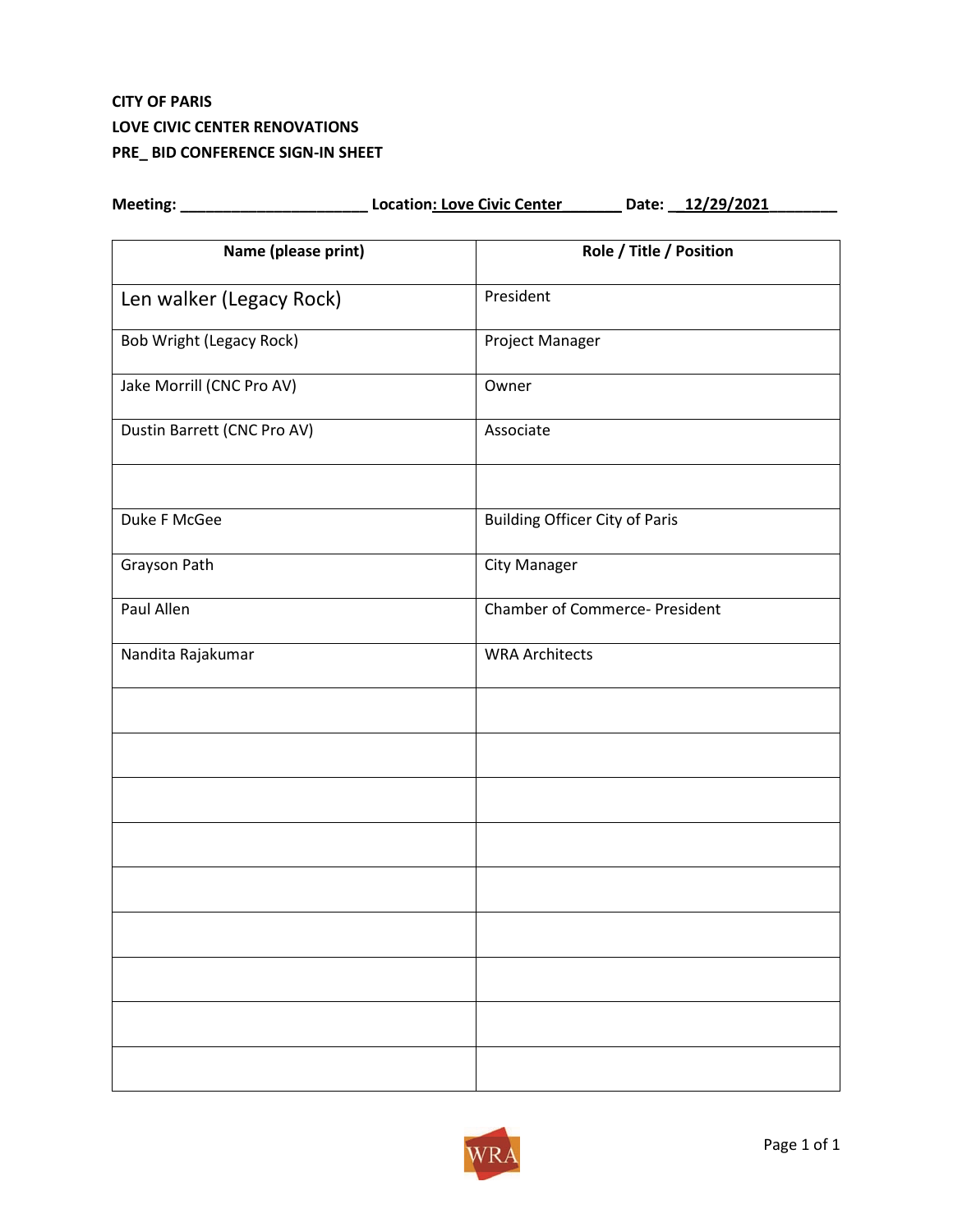

Project: City of Paris Contract City of Paris Contract City of Paris Contract City December 31, 2021, 12:00 AM Project No: 2130 **Meeting Agenda** Meeting Re: City of Paris – Love Civic Center renovations Location: Love Civic Center Renovations Attendees: Grayson Path – City Manager Paul Allen – President, Chamber of Commerce Duke F McGee, Building Official Len Walker, Legacy Rock Bob Wright, Legacy Rock Nandita Rajakumar, WRA Architects, Inc.

Copies: File, Attendees

# **Executive Summary**

This meeting was held to Discuss the scope of construction, renovation design, material, and utilities for the city of Paris, Love Civic Center Renovations. Notes and comments from the in-person meeting are recorded as addendum #2

# **Meeting Minutes**

- 1. Attendance
	- a. Attendance was recorded and sheet attached
- 2. A time for sub-contractors to come out and field measure requested. Formal writing to be sent to the team
- 3. List of Events for 2022 at love civic center to be shared
- 4. Areas not within scope not required to be brought up to code
- 5. Walk through of building conducted
	- a. Exhibit Hall
		- i. Paint walls and door frames
		- ii. New Receptacles to replace existing old ones
		- iii. Partition Wall Sealants and gaskets to be replaced and panels painted to match
	- b. Corridors
		- i. Paint walls and door frames
		- ii. New receptacles to replace existing old one
		- iii. New ceiling grid and panels.
	- c. Conference rooms
		- i. Walls to be painted. New chair railing to be added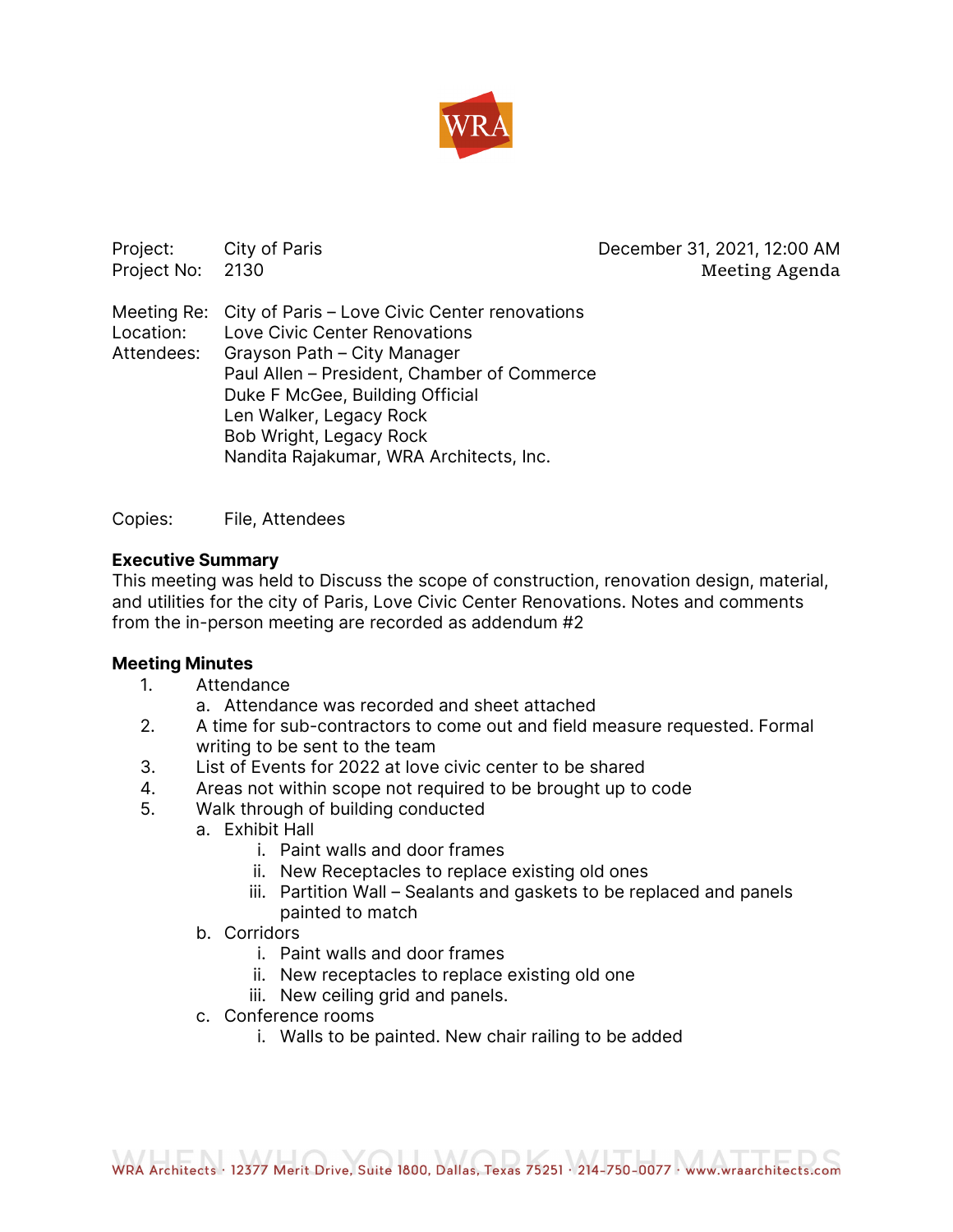- ii. Partition wall between conference to be painted
- iii. Emergency light fixture in each portion of Conference room
- d. Public Restrooms
	- i. All existing restrooms fixtures to be replaced
	- ii. Finishes to be updated including ceiling and light fixtures
- e. Additional storage
	- i. Large storage room west of exhibit hall
- 6. Additional Questions Received during meeting
	- a. Bathroom Tile trim missing Specification Please refer to spec sections 05 50 00
	- b. Cove base for the bathroom tile missing specification cove to be metal base refer specification section 05 50 00
	- c. Corner trim for bathroom tile missing from specifications Please refer to spec sections 05 50 00
	- d. Overhead door- Exhibition room. Need Specifications Please refer to section 08 33 23 for details
	- e. Partitions to match colors of walls in exhibit walls? Yes all partition panels to match field color or the room it is hosted in
	- f. Exterior signage at main road to be painted? Exterior sign is to be painted to match the exterior field color. All repairs to trim and metal fasteners to be performed
	- g. Window sealants to be removed by removing panels and adding new gaskets or resealing with new caulking? Pricing variation - windows at main front & side entrances need to look as clean/new as possible, other windows not in immediate sight just need to be repaired/sealed where required.

Request pricing options:

Remove & reseal main front & side entrance windows, and repair others as required. Repair main front & side entrance windows and others as required.

Additional addendum containing changes to drawings related to light fixtures In the exhibit hall to follow. For estimation purposes please consider all light fixtures within the exhibit hall to be replaced with LED light fixtures to be linked to the existing Creston control system

# **Action Items**

1. All additional approvals for site visit to be received via Email

The above summation is WRA's interpretation of the items discussed and decisions reached at the referenced meeting. Any persons desiring to add to or otherwise correct the minutes are requested to put their comments in writing and submit to the Architect on or before the next project meeting. Otherwise the minutes will remain as written.

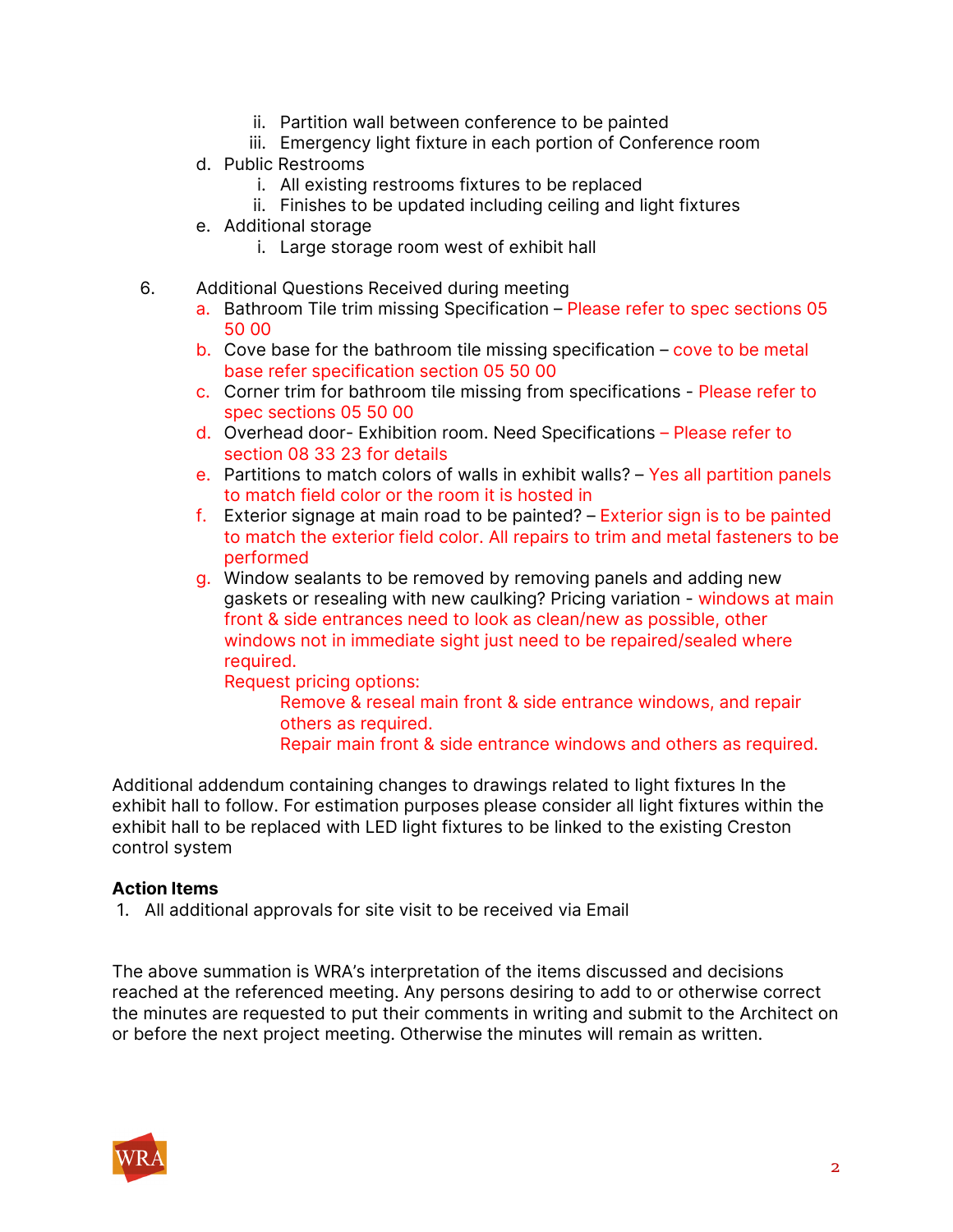Sincerely,

Nandita Rajakumar

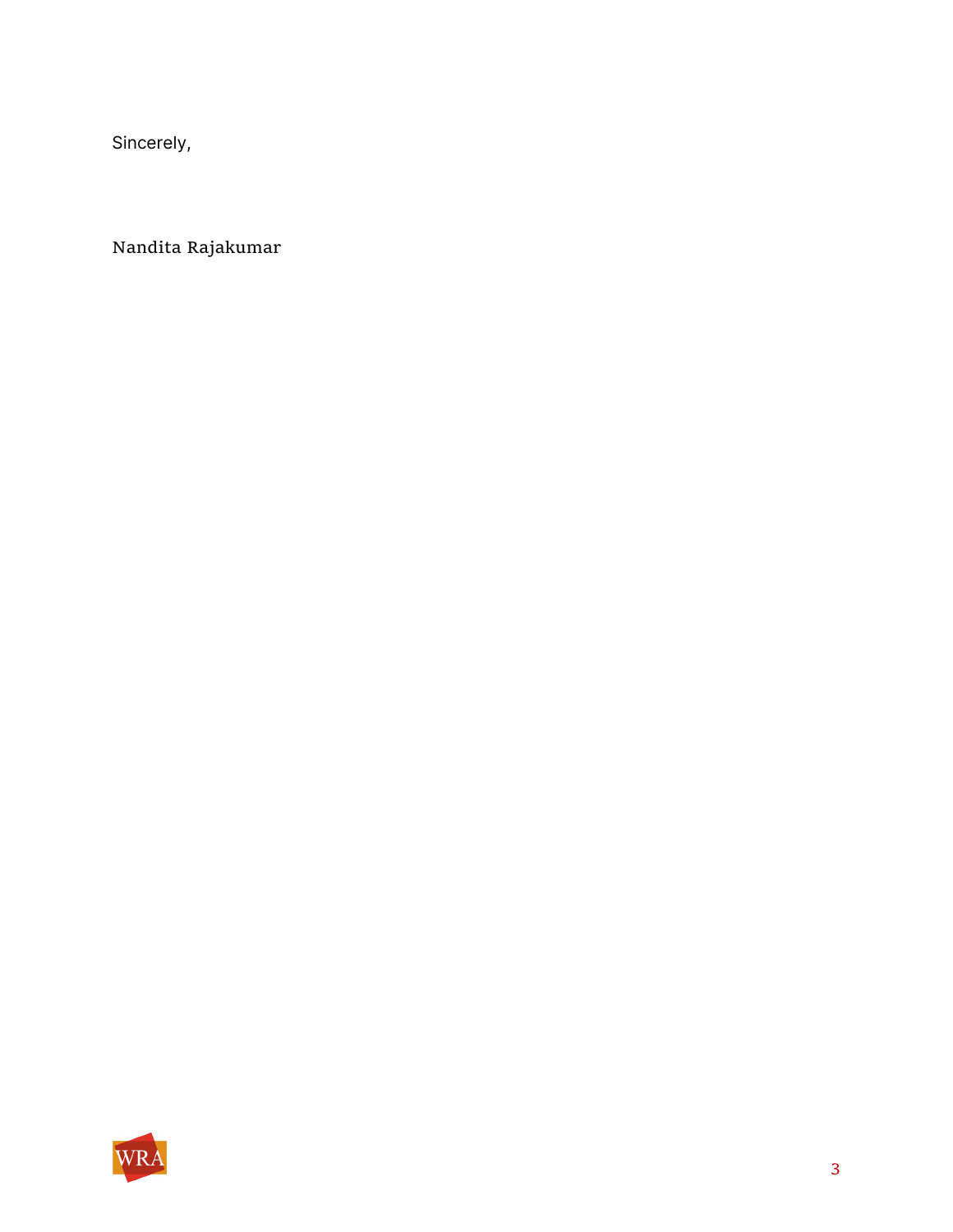## **12/30/2020 09:00 AM**

#### **1. INTRODUCTIONS**

City of Paris

Grayson Path, City Manager Paul Allen, President Chamber of Commerce

WRA ARCHITECTS Nandita Rajakumar, WRA Architects

#### **2. ATTENDANCE RECORD**

- A. Sign record and indicate company represented.
- B. Signature indicates attendee confirms receipt of Pre-Bid Conference Summary of Topics.
- C. Attendance Record will be supplied to each Contractor in **Addendum #2 (01/04/2021)**

Separate Competitive Sealed Proposals for the General Construction for **City of Paris, Love Civic Center Renovations** will be received by the City of Paris, Texas at the City Manager's Office – 135 SE 1st Street, Paris, TX – 75460, until 1**2:00 PM, January 12th , 2022** and then opened and read aloud.

### **3. TENATIVE ADDENDA SCHEDULE:** #1: 12/16 #2:01/03 /2022 #3: 01/10 (if necessary)

No oral interpretation of the meaning of the plans, specifications or other bid documents will be made to any bidder. Every request for such interpretation should be in writing addressed to WRA Architects Inc. and to be given consideration, must be received at least seven days prior to the date fixed for the opening of bids. Any and all such interpretations and any supplemental instructions will be in the form of written addenda to the contract documents which, if issued, will be distributed to all prospective bidders (at the respective addresses furnished for such purposes) not later than one day prior to the date fixed for the opening of bids. Failure of any bidder to receive any such addendum or interpretation shall not relieve such bidder from any obligation under this bid as submitted. All addenda so issued shall become part of the contract documents.

All bidding questions should be provided in writing with the project name in the title and subject via email to:

 Design Team: Mary O'Brien, [mobrien@wraarchitects.com](mailto:mobrien@wraarchitects.com) Nandita Rajakumar [nrajakumar@wraarchitects.com](mailto:nrajakumar@wraarchitects.com)

#### **4. RECEIPT AND OPENING OF BIDS:**

The Owner invites Competitive Sealed Proposals on the forms prepared by the Architect; a copy of the forms is attached hereto, all blanks of which must be appropriately filled in. Sealed Bids will be received by the Owner at the time and place indicated in the "Advertisement for Bids" and then at said place will be opened and will be read publicly.

The Owner may consider informal any Bid not prepared and submitted in accordance with the provisions hereof and may waive any informalities or reject any and all Sealed Bids. Any Bid may be withdrawn prior to the scheduled time for the opening of Sealed Bids or authorized postponement thereof. Any Bid received after the time and date specified shall not be considered. No Bidder may withdraw a Sealed Bid within sixty (60) days after the actual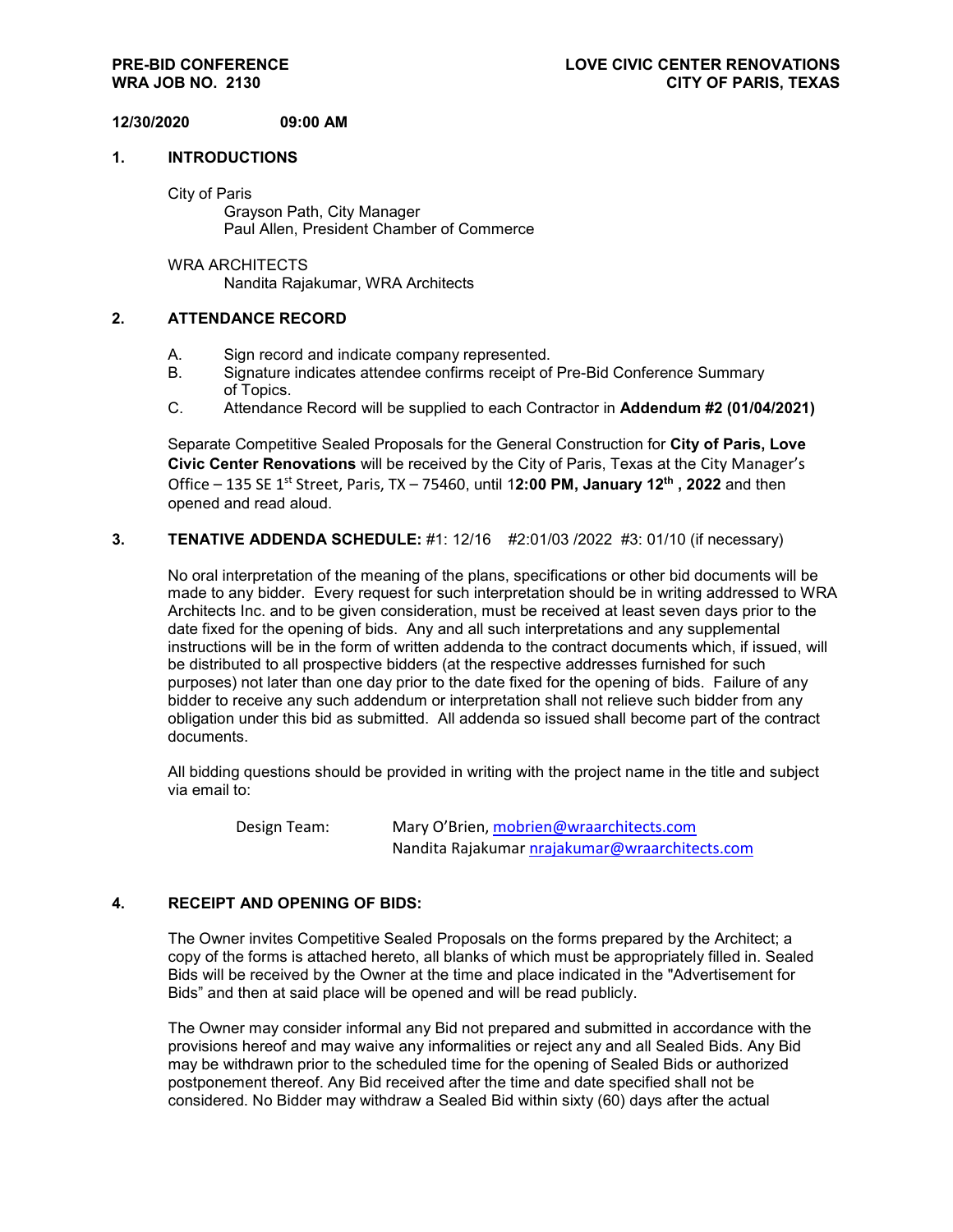opening thereof.

#### **5. Bid Form: 00 41 13**

**There is specific contractor information required with the bid form found in Section 00 43 36 Contractor Information and Section 00 42 00 - BID EXHIBITS that needs to be filled out in order to assist us in evaluating bid information.** 

## **6. METHOD OF BIDDING:**

The Owner will receive sealed bids as a **Lump Sum Bid "Competitive Sealed Proposal – Best Value"**, which shall comprise all divisions of the work noted in the drawings and specifications.

#### **8. QUALIFICATIONS OF BIDDER:**

Refer to Bid Exhibit "F" and 00 45 13 - A305 - CONTRACTOR'S QUALIFICATION STATEMENT

Contractor may prepare a proposal on company letterhead that outlines and at minimum addresses each bullet point stated in qualification and evaluation criteria.

## **9. PLANS & SPECIFICATIONS AVAILABE IN PLAN ROOMS:**

### **City of Paris Official Website**

<https://www.paristexas.gov/568/Bid>

Bid Documents are available for purchase from the following:

Precision Reprographics, 3102 Benton St., Garland, TX 75042. Contact Shane Thompson at 972-485-1188 for pricing information. [plotting@precisionrepro.net](mailto:plotting@precisionrepro.net)

#### **10. BID SECURITY: 00 22 13**

Bid security will be required. Bid Bond will be required with the bid forms.

# **11. TIME OF COMPLETION:**

Bidder must agree to commence work on or before a date to be specified in a written "Notice to Proceed" issued by the Owner to fully complete the project within time limit established by bid.

Successful bidder shall begin the Work on receipt of the Notice to Proceed on December 1, 2020 and shall be substantially complete within the Contract Time by October1, 2021.

Work is subject to liquidated damages of \$500 per calendar day.

#### **Other Important Dates**

Last Day for Questions/Substitutions 01/12/2022 @ 5:00 PM

#### **12. CONDITIONS OF WORK:**

Each bidder must inform himself fully of the conditions relating to the construction of the project and the employment of labor thereon. Failure to do so will not relieve a successful bidder of their obligation to furnish all materials and labor necessary to carry out the provisions of their contract.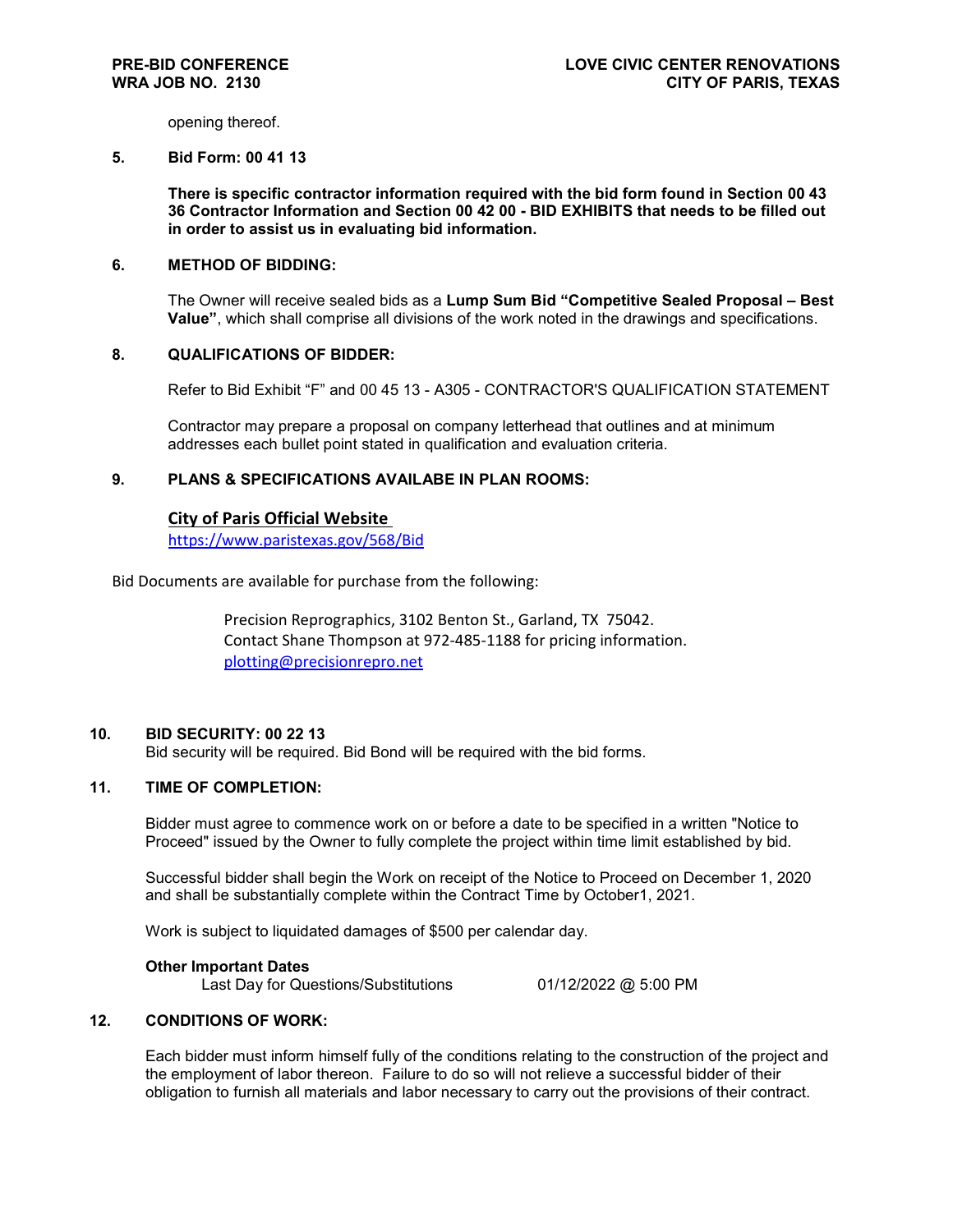Each bidder should visit the proposed construction site and be thoroughly familiar with all existing conditions. **We will be walking the site after this Pre-Bid for those who are interested.**

#### **13. METHOD OF AWARD - LUMP SUM COMPETITIVE SEALED PROPOSAL - "BEST VALUE":**

#### **Not strictly based on price but rather selection criteria outlined in the spec.**

The contract will be awarded to the responsible Bidder submitting the "best value" complying with the conditions of the Invitation for Bids, provided it is in the interest of the Owner to accept it. Each Sealed Bid will be evaluated per the attached criteria and ranked. The award of contract may include full consideration of completion time, and Contractor qualifications. The Bidder to whom the award is made will be notified at the earliest practicable date. The Owner, however, reserves the right to reject any and all Bids and to waive any informality in Bids received whenever such rejection or waiver is in the interest of the Owner.

#### **14. SAFETY CONDITIONS:**

Contractor will be responsible for all safety programs at the construction site.

#### **15. SUPERVISION:**

Full time foreman at all times when work is being carried on. (Must be qualified.)

## **16. ADDITIONAL INFORMATION:**

- a. Use bid forms provided by the Architect in the Specifications. Fill in all blanks. Provide signature by responsible party.
- b. Workers must always wear identification while on site.
- c. Construction Staging and Storage of material shall be reviewed and approved by the Owner.

#### **17. GENERAL PROJECT SCOPE & LOCATION**

- This Project consists of renovation of a 1 story II-B Civic Building in Paris, Texas, Consisting of an Overall Building area of Approx. 29,440 SF.
- Detached metal storage buildings aren't part of the scope
- Existing sidewalk and Asphalt paving to be repaired and cleaned

# **18. COMMENTS FROM THE OWNER / DISCUSSION / QUESTIONS:**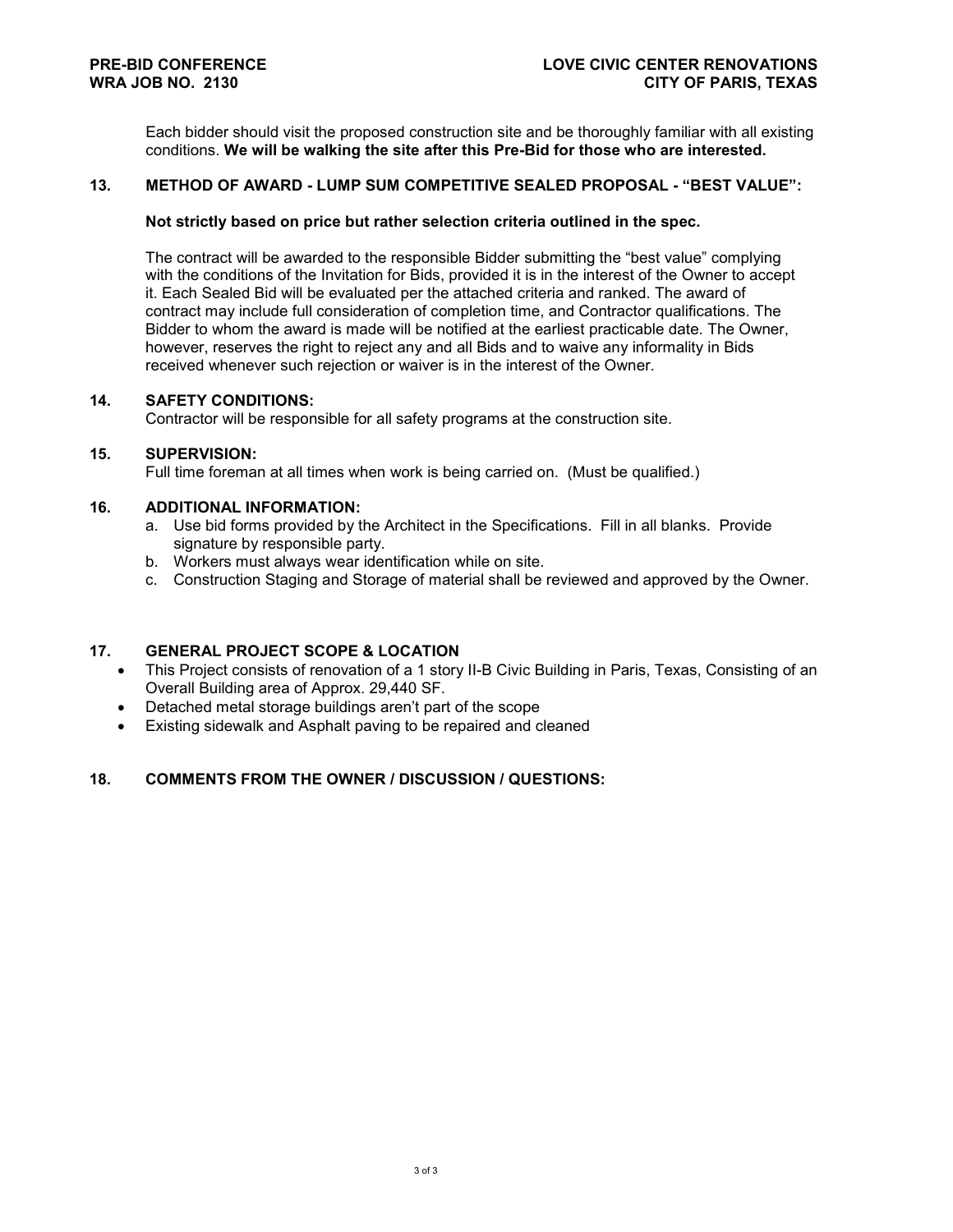1/8/2022 Birthday Party 1/11/2022 Pipeline Safety Meeting 1/13/2022 Robert Black Seminar 1/15/2022 RRVDSS Gala 1/23 thru 26/22 Youth Crusades 1/27 thru 29/22 Indoor Archery 2/3/2022 Lifeline Screening 2/4/2022 Leap Fair 2/5/2022 Legends Baeball Banquet 2/22/2022 Robert Black Seminar 2/26/2022 NAACP Banquet 3/4/2022 Mardi Gras 3/11/2022 National Wild Turkey Banquet 3/18/2022 Gun & Knife Show 4/1/2022 Ralph Green Concert 4/23/2022 Corvette Show 4/28/2022 Sky Athletics Banquet 4/30/2022 Rotary GNO 5/7/2022 Kid Safe Saturday 5/13 thru 15 Quilt Show 5/19 thru 22 Texas ASA shootout 5/28/2022 NL Graduation 6/3 thru 5/22 Gun & Knife Show 5/11/2022 rrvvm car show 5/25/2022 Covington Family reunion 7/2/2022 FBC fireworks and banquet 7/14 thru 16 Tour de Paris 7/20 & 21/22 McNeil Wedding & 7/29 thru 31 Gun & Knife Show 8/1/2022 Youth Conference 8/6/2022 Delta Water Fowl Banquet 9/1 thru 4 Chaparral Square Dancers 9/10/2022 Gomez Party 9/17/2022 RRVBA Luncheon 9/23/2022 SGMA Concert 9/29/22 theu 10-1 Cushman Club 10/6/2022 Paris Pregnancy Center 10/8/2022 Paris Breakfast Optimist Banquet 10/12/2022 Fields of Faith 10/20/2022 Texpacc Square Dancers 10-28022 Gun & Knife Show 11/5/2022 PJC Banquet 11/5/2022 CASA Banquet 11/12/2022 RPM Staffin 11/19/2022 Chritmas in Paris 12/2/2022 Lamar Trailers 12/3/2022 PRMC Christmas Party